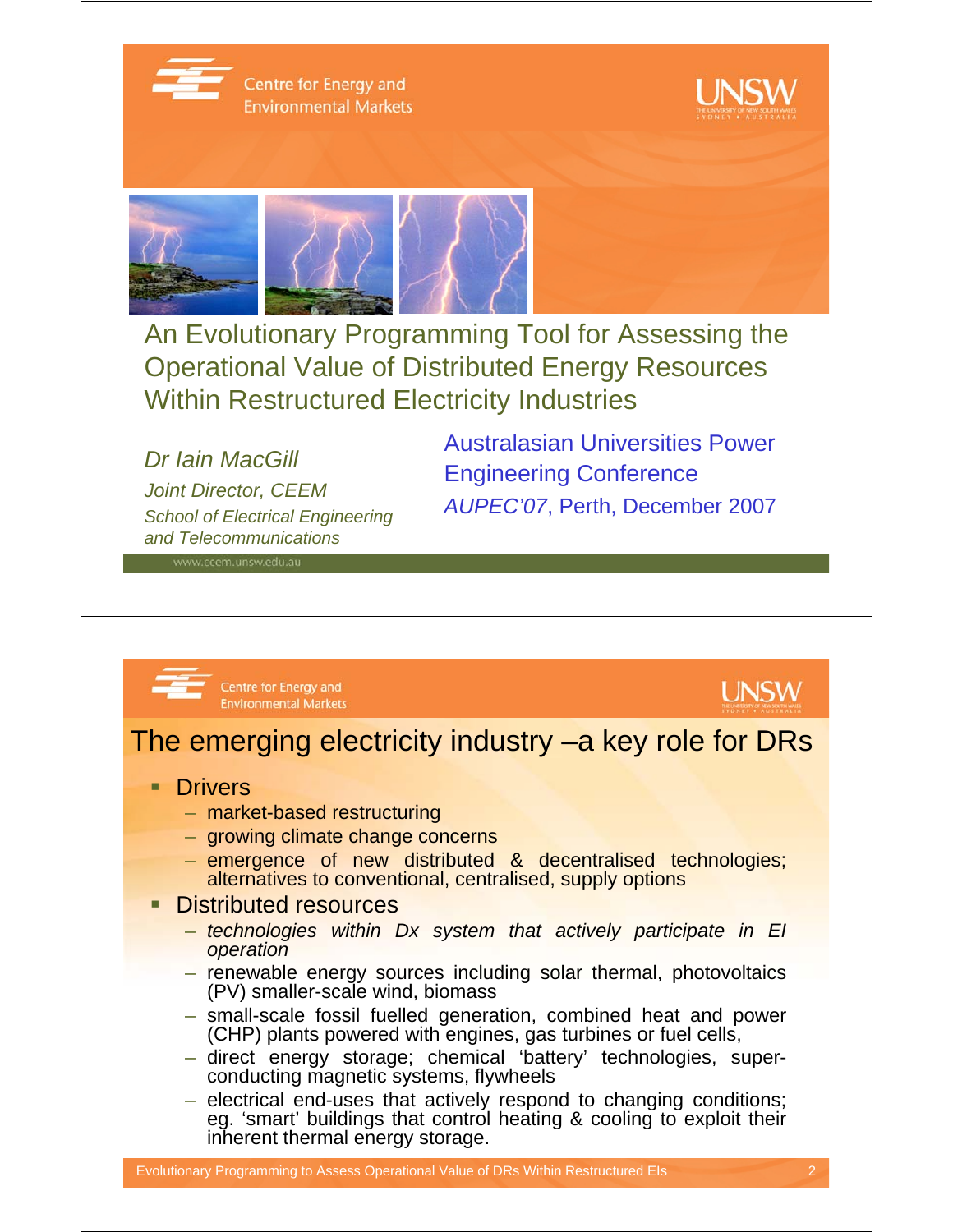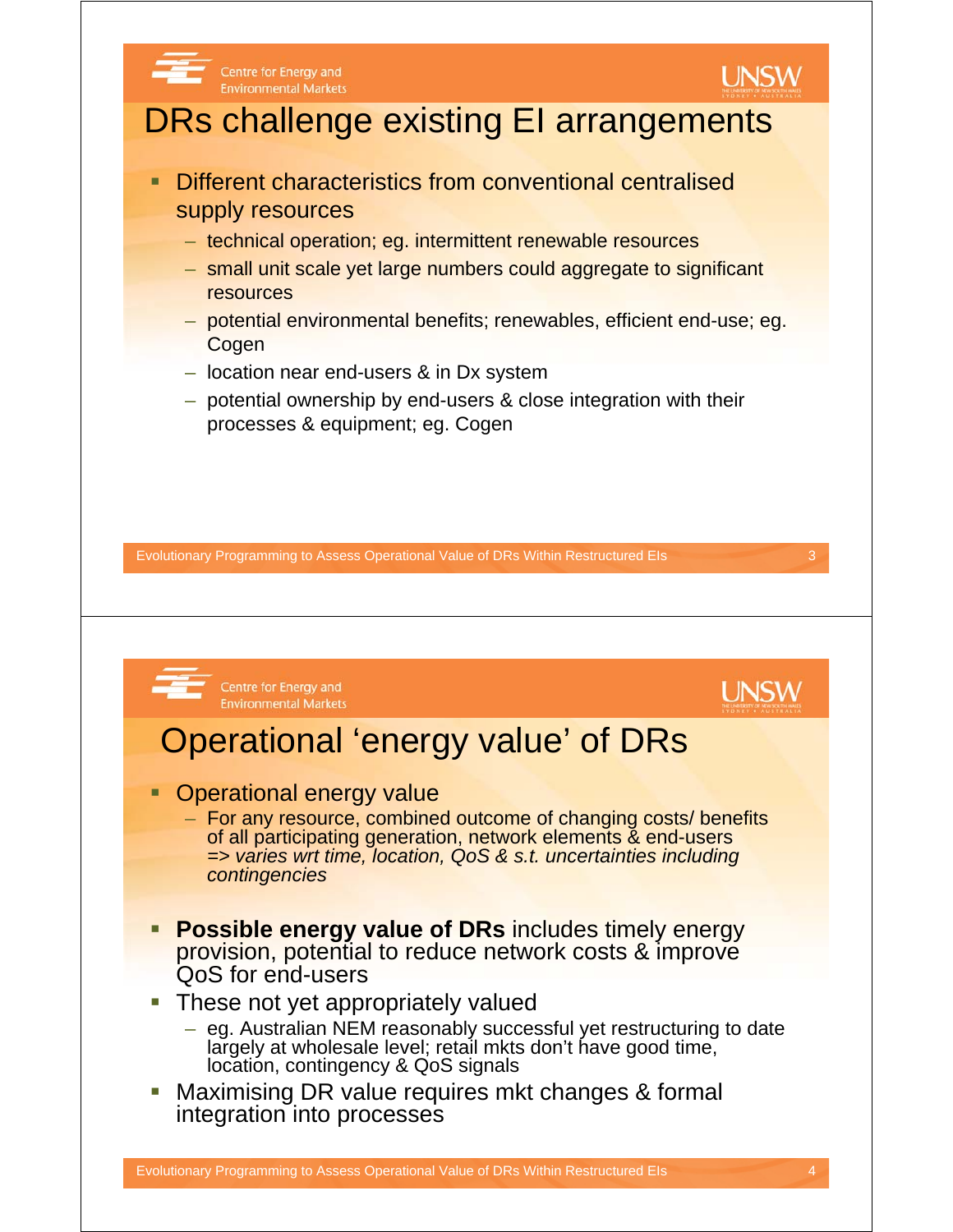

Evolutionary Programming to Assess Operational Value of DRs Within Restructured E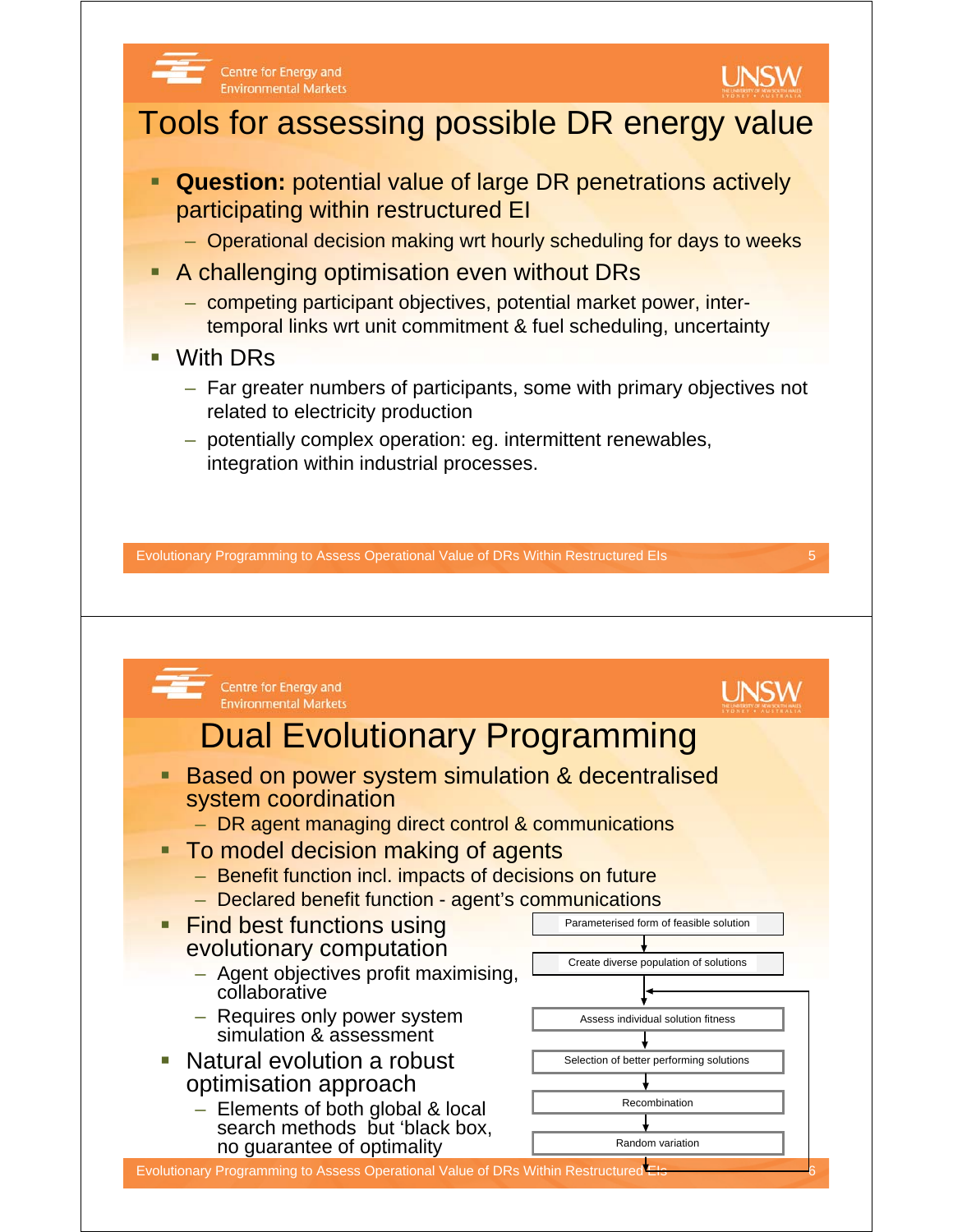

day 3

Evolutionary Programming to Assess of Assessment Cay 2 day 3 day 4 day 4 day 3 day 4 day 4 contract 2 day 4 contract 2 day 4 contract 2 day 4 contract 2 day 4 contract 2 day 4 contract 2 day 4 contract 2 day 4 contract 2 d